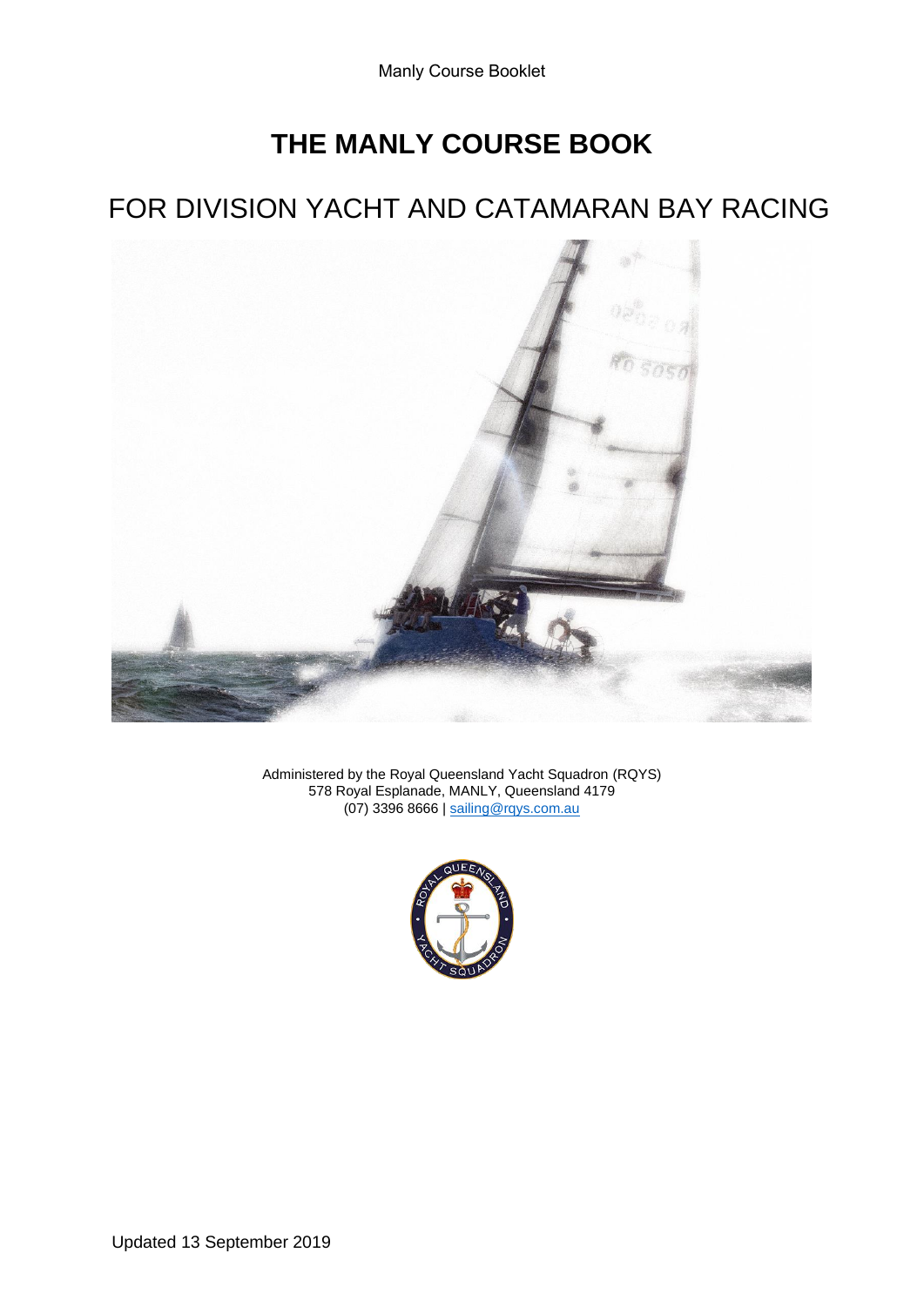### **DESIGNATED MARKS USED FOR RACING**

|                                                                         | <b>Description</b>                                                                       | <b>Approximate Position</b> |           |  |
|-------------------------------------------------------------------------|------------------------------------------------------------------------------------------|-----------------------------|-----------|--|
| Start/Finish - Inside Waterloo Bay East of the Manly Boat Harbour Leads |                                                                                          |                             |           |  |
| <b>MIW</b>                                                              | 2 x West Cardinal Beacons off Mud Island                                                 | 27°19.8S                    | 153°13.8E |  |
| <b>JRB</b>                                                              | Jeay's Reef Buoy - North Cardinal Beacon                                                 | 27°18.9S                    | 153°14.9E |  |
| MIE                                                                     | East Cardinal Beacon off Mud Island                                                      | 27°19.9S                    | 153°16.5E |  |
| <b>NJW</b>                                                              | Norman J Wright Beacon (West Cardinal)                                                   | 27°25.2S                    | 153°13.2E |  |
| <b>SHR</b>                                                              | Red Buoy East of St Helena Island                                                        | 27°23.2S                    | 153°15.2E |  |
| <b>LLS</b>                                                              | Lockyer Light South Cardinal Beacon                                                      | 27°26.5S                    | 153°14.4E |  |
| <b>GIR</b>                                                              | Red Beacon NE of Green Island                                                            | 27°24.8S                    | 153°14.6E |  |
| EЕ                                                                      | Eric Early Beacon                                                                        | 27°37.4S                    | 153°24.2E |  |
| HL.                                                                     | Hanlon Light                                                                             | 27°28.2S                    | 153°21.0E |  |
| <b>DL</b>                                                               | Douglas Light                                                                            | 27°29.5S                    | 153°22.8E |  |
| GIB                                                                     | Goat Island Beacon FI Yellow 2s                                                          | 27°31.2S                    | 153°23.1E |  |
| CY                                                                      | Yellow Buoy SE of Cleveland Point                                                        | 27°30.9S                    | 153°18.1E |  |
| ML                                                                      | Myora Light                                                                              | 27°28.4S                    | 153°24.2E |  |
| <b>OMM</b>                                                              | <b>Outer Measured Mile</b>                                                               | 27°15.0S                    | 153°15.1E |  |
| HYR.                                                                    | Huybers Beacon                                                                           | 27°26.9S                    | 153°14.6E |  |
| <b>CJP</b>                                                              | Crawford James Pattison Beacon (Nth Cardinal)                                            | 27°24.7S                    | 153°13.6E |  |
| <b>SWR</b>                                                              | Green Beacon (QG) S-W Rocks                                                              | 27°31.3S                    | 153°20.6E |  |
| <b>HBY</b>                                                              | FIY 4s Eastern End Horseshoe Bay                                                         | 27°30.3S                    | 153°22.4E |  |
| <b>SHN</b>                                                              | North Cardinal Beacon St Helena Island                                                   | 27°22.3S                    | 153°14.1E |  |
| <b>HBI</b>                                                              | Hope Banks Beacon                                                                        | 27°26.15S                   | 153°17.4E |  |
| <b>PIG</b>                                                              | Green Beacon West of Peel Island                                                         | 27°30.26S                   | 153°19.4E |  |
| MBG                                                                     | Green Beacon off Maroom Bank                                                             | 27°27.03S                   | 153°19.6E |  |
| <b>SAY</b>                                                              | Sand Hills Yellow                                                                        | 27°16.86S                   | 153°22.9E |  |
| <b>SHS</b>                                                              | South Cardinal Beacon St Helena Island                                                   | 27°24.4S                    | 153°14.4E |  |
| MHB                                                                     | Merv Hazell Beacon                                                                       | 27°33.6S                    | 153°24.1E |  |
| <b>HBG</b>                                                              | Green Beacon (FI G 2.5s) W Horseshoe Bay                                                 | 27°31.2S                    | 153°21.8E |  |
| TBR                                                                     | Thorpe Beacon NW of King Island                                                          | 27°27.2S                    | 153°13.7E |  |
| <b>PPG</b>                                                              | Green Beacon (FI G 2.5s) North of Potts Point                                            | 27°34.3S                    | 153°21.8E |  |
| <b>NRB</b>                                                              | Green Beacon (FI G 4s) Naval Reserve Banks                                               | 27°27.6S                    | 153°20.4E |  |
| LM1                                                                     | Bay Laid Mark, located on a bearing from the Start Boat and a nominated distance OR at a |                             |           |  |
|                                                                         | GPS position Communicated by the RC from the Start Boat.                                 |                             |           |  |
| <b>GILM</b>                                                             | Laid Mark East of Green Island                                                           | 27°25.6S                    | 153°14.9E |  |
| <b>EPLM</b>                                                             | <b>Empire Point Laid Mark</b>                                                            | 27°29.0S                    | 153°16.7E |  |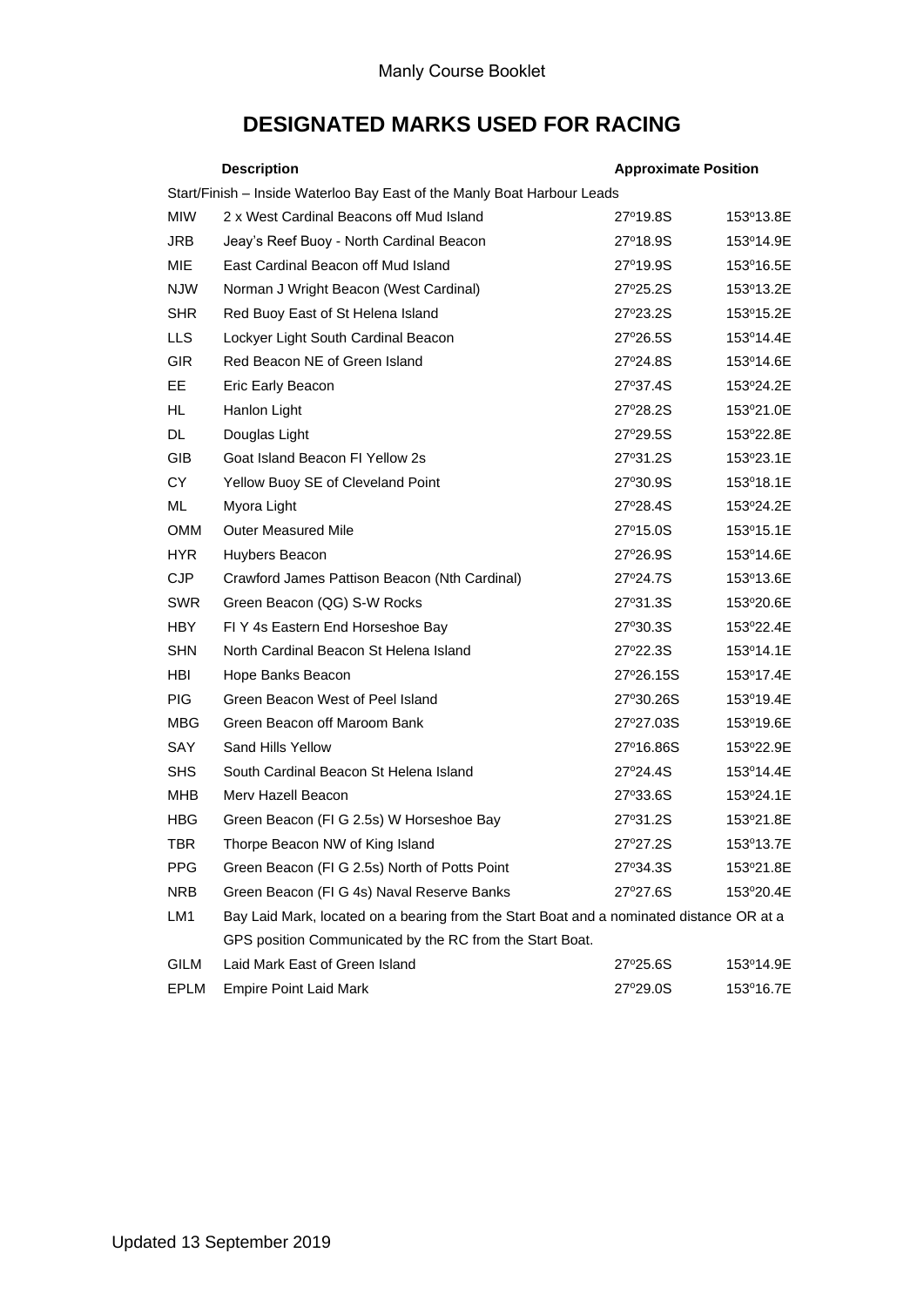| Course<br><b>Number</b> | <b>Course Marks (Rounding Side)</b>                                                                      |
|-------------------------|----------------------------------------------------------------------------------------------------------|
| 1                       | Start – LLS (P) - HBI (P) – SHR (P) – HBI (P) – SHR (P) – SHS (S) – CJP (P) - NJW (P) - Finish           |
| $\overline{2}$          | Start - LLS (P) – HBI (P) – GILM (P) – HBI (P) – GIR (P) – CJP (P) – NJW (P) - Finish                    |
| 3                       | Start - LLS (P) – HBI (S) – CY (P) – HBI (P) – LLS (S) – Finish                                          |
| $\overline{4}$          | Start - LLS $(P)$ – MBG $(S)$ – LLS $(S)$ – Finish                                                       |
| 5                       | Start - HYR (S) – EPLM (P) – HBI (P) – EPLM (P) – HBI (P) – LLS (S) - Finish                             |
| 6                       | Start - NJW (S) - CJP (S) - SHS (P)/GIR (S) - LM1 (P) - SHS (S)/GIR (P) - CJP (P) - NJW (P) - Finish     |
| 7                       | Start - HYR $(S)$ – PIG $(S)$ – HYR $(P)$ – Finish                                                       |
| 8                       | Reserved for Future Use                                                                                  |
| 9                       | Reserved for Future Use                                                                                  |
| 10                      | Reserved for Future Use                                                                                  |
| 11                      | Start - NJW (S) – CJP (S) – GIR (S) – HBI (S) – HL (S) – HBY (P) – HBG (S) – SWR (S) – HYR (P) – Finish  |
| 12                      | Start - HYR (S) – HL (S) – HBY (P) – HBG (S) – SWR (S) – HYR (P) – Finish                                |
| 13                      | Start - HYR (S) – PIG (S) – SHR (S) – HBI (S) – GIR (P) – CJP (P) – NJW (P) – Finish                     |
| 14                      | Start - LLS (P) – HBI (P) – MIE (P) – CY (P) – HBI (P) – LLS (S) – Finish                                |
| 15 <sup>15</sup>        | Start – NJW (S) – CJP (S) – GIR (S) – HBI (P) – MIW (S) – JRB (S) – MIE (S) – HBI (S) – LLS (S) — Finish |
| 16                      | Start - NJW (S) – CJP (S) – SHS (P) – SAY (P) – MIE (P) – HBI (S) – LLS (S) – Finish                     |
| 17                      | Start - NJW (S) – CJP (S) – SHS (P) – SAY (P) – SHS (S) – CJP (P) – NJW (P) – Finish                     |
| 18                      | Reserved for Future Use                                                                                  |

#### **Course Book Supplementary Sailing Instructions:**

**1 –** The Use of an "X" Mark (a mark set at 90 degrees to the Start Line, usually upwind) is indicated by the flying of a Green or Red flag on the Start Boat, this flag indicates the rounding of the "X" Mark and shall be inserted in the Course Mark list in between the Start and the first mark of the course.

**2** – All Starts are assumed to be inside Waterloo Bay. Where the RC wishes to run a Start East of Green Island the Race Committee may advance the course up to the point at which the Start Line leaves Waterloo Bay by flying an L flag and indicating the next mark on a board on the back of the boat. In this instance the RC need only signal the course and the next mark of the course, all previous marks are to be disregarded. [E.g. Course 11 would become Start -  $\frac{N}{N}$  (S) – CJP (S) – GIR (S) – HBI (S) – HL (S) – HBY (P) – HBG (S) – SWR (S) – HYR (P) – Finish]

**3 –** Where Course Book SI's 1 and 2 are to operate together the Board need only indicate the next Fixed or Laid Mark, the X mark being indicated by the flying of Green or Red flags.

**4 –** Where the Race Committee wish to run these courses as a "Reverse" they shall indicated the course number followed by a prominent R and indicate as such on Radio. The course shall observe all marks in the opposite order and with the opposing rounding.

EXAMPLE Course 1: Start – NJW (S) – CJP (S) – SHS (P) – SHR (S) – HBI (S) – SHR (S) – HBI (S) – LLS (S) – Finish.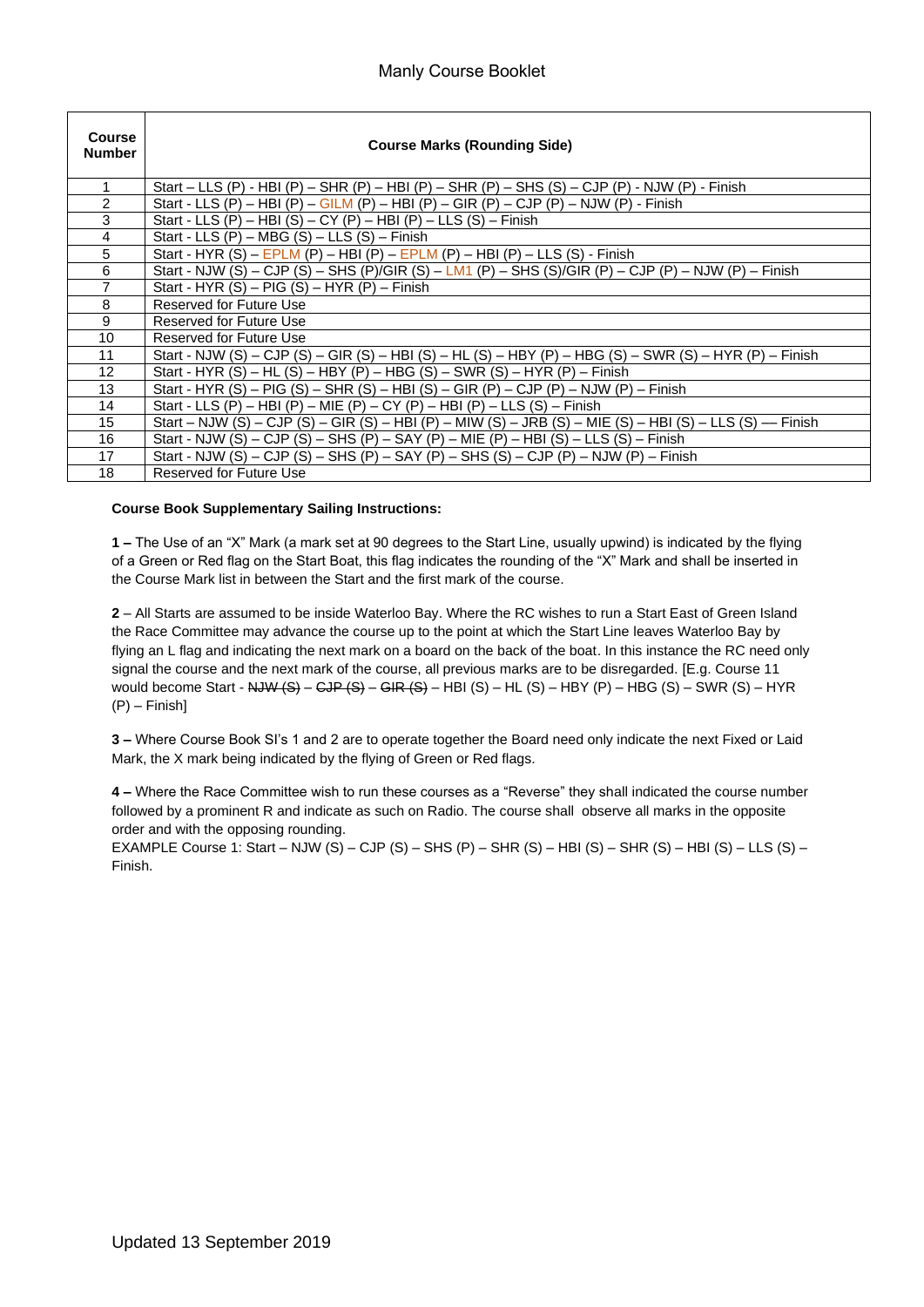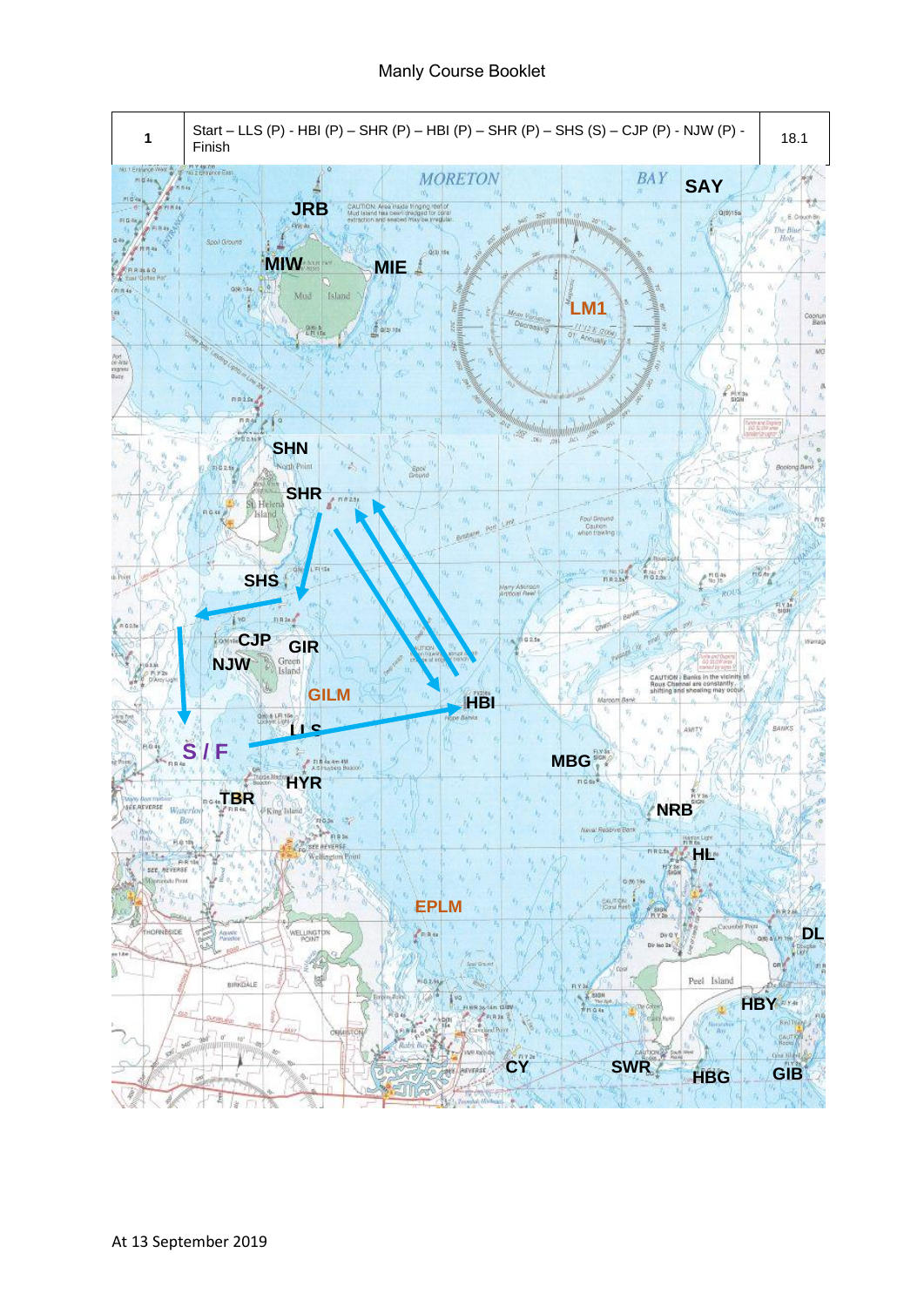Manly Course Booklet

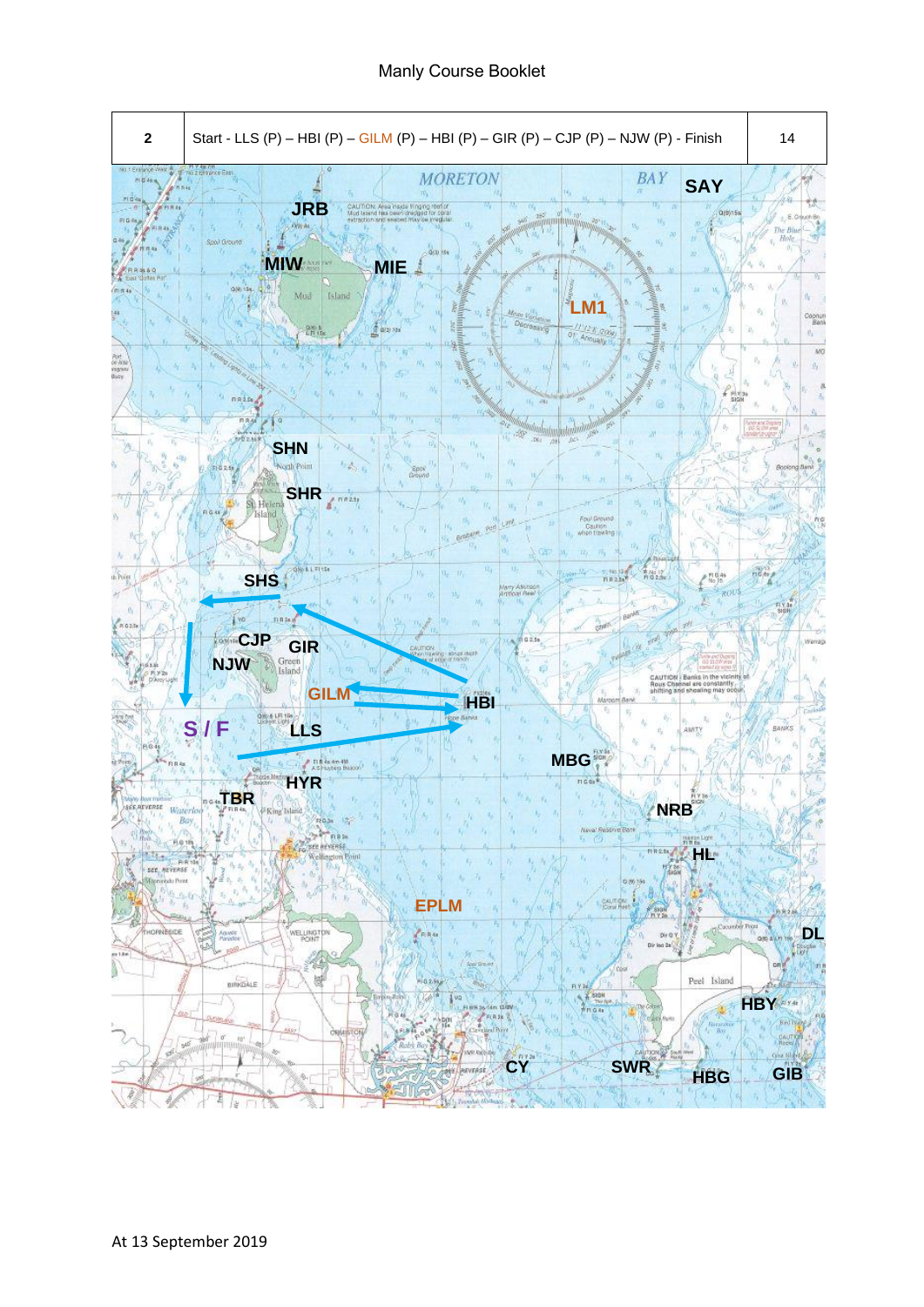**3** Start - LLS (P) – HBI (S) – CY (P) – HBI (P) – LLS (S) – Finish 16.8

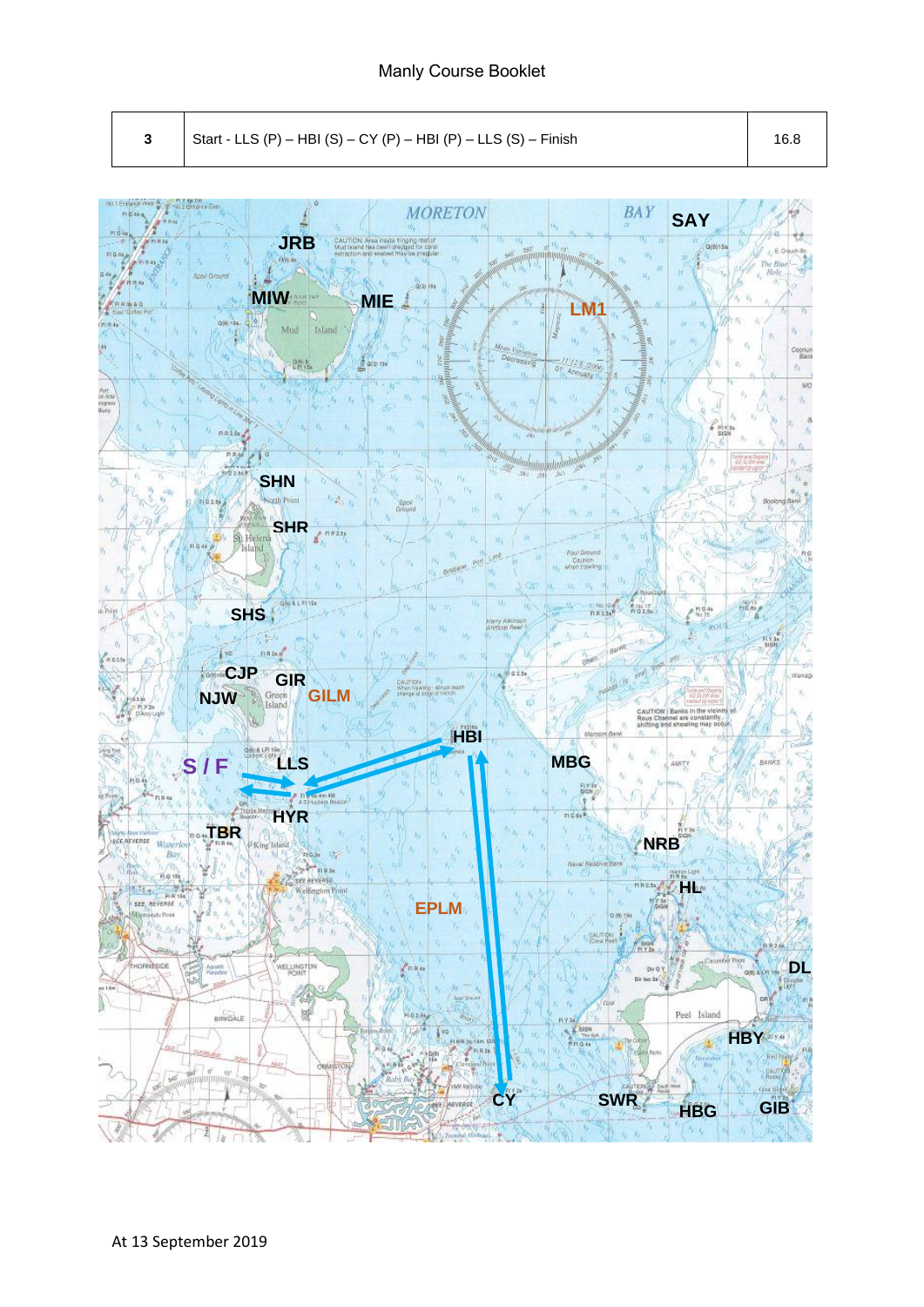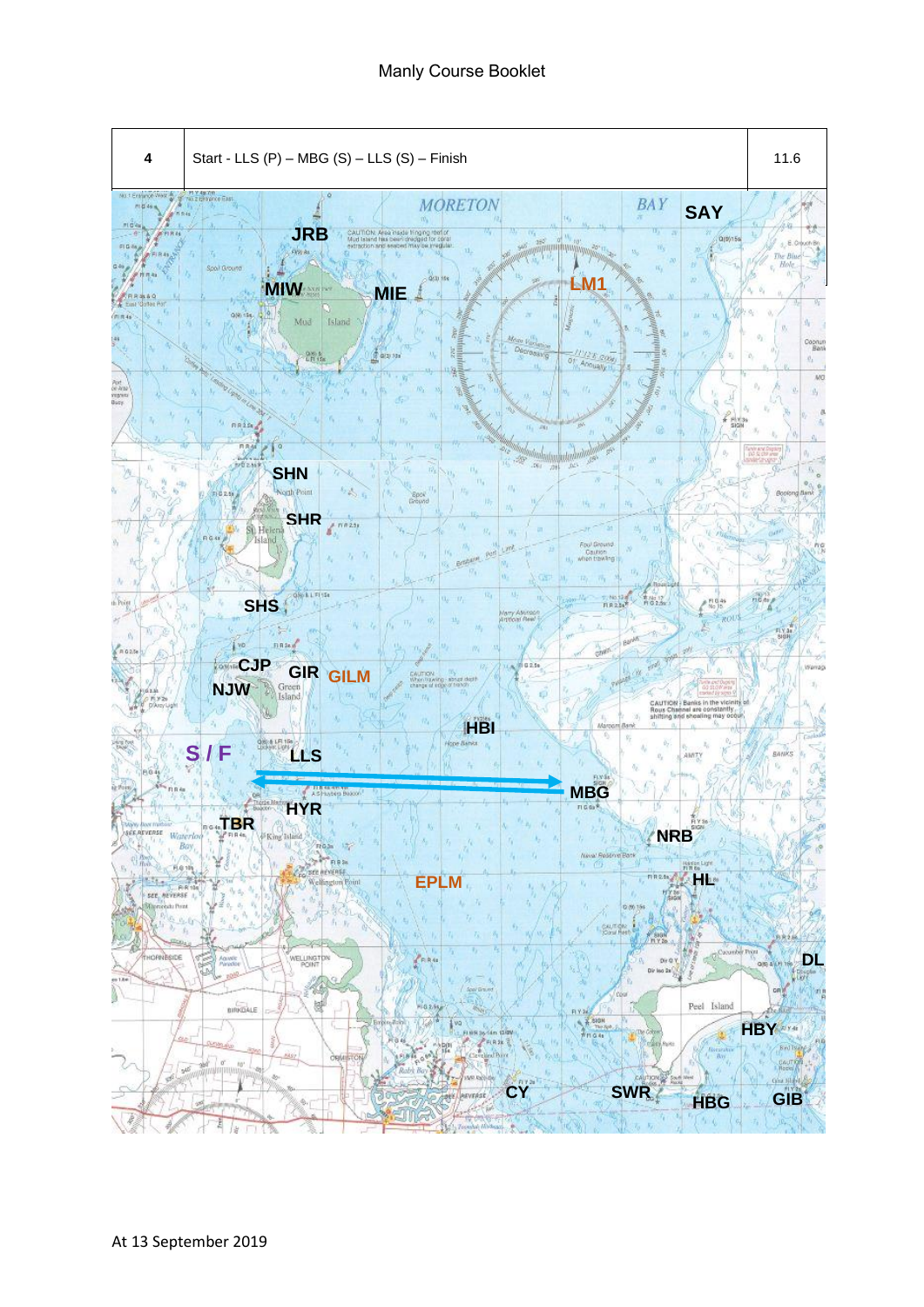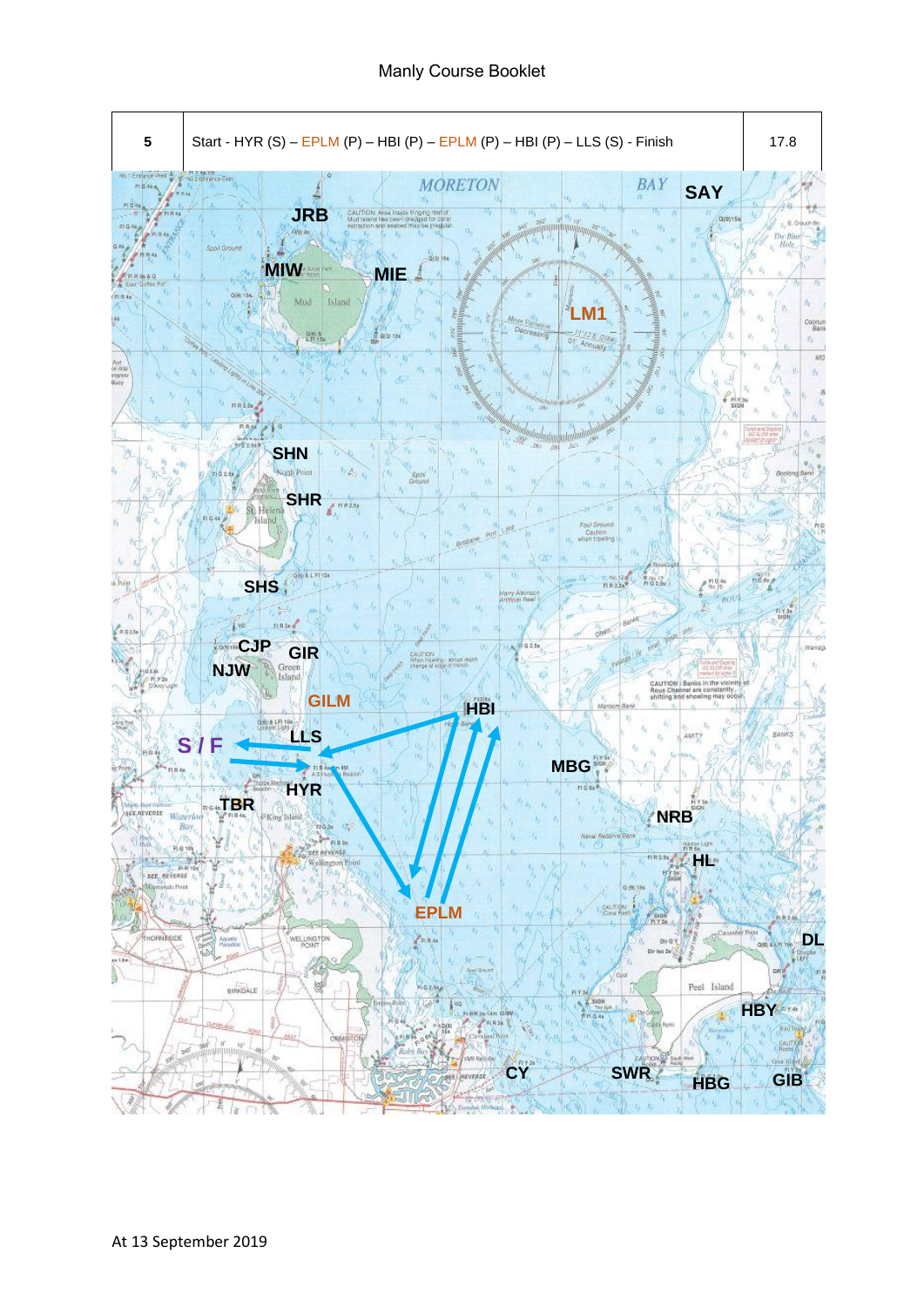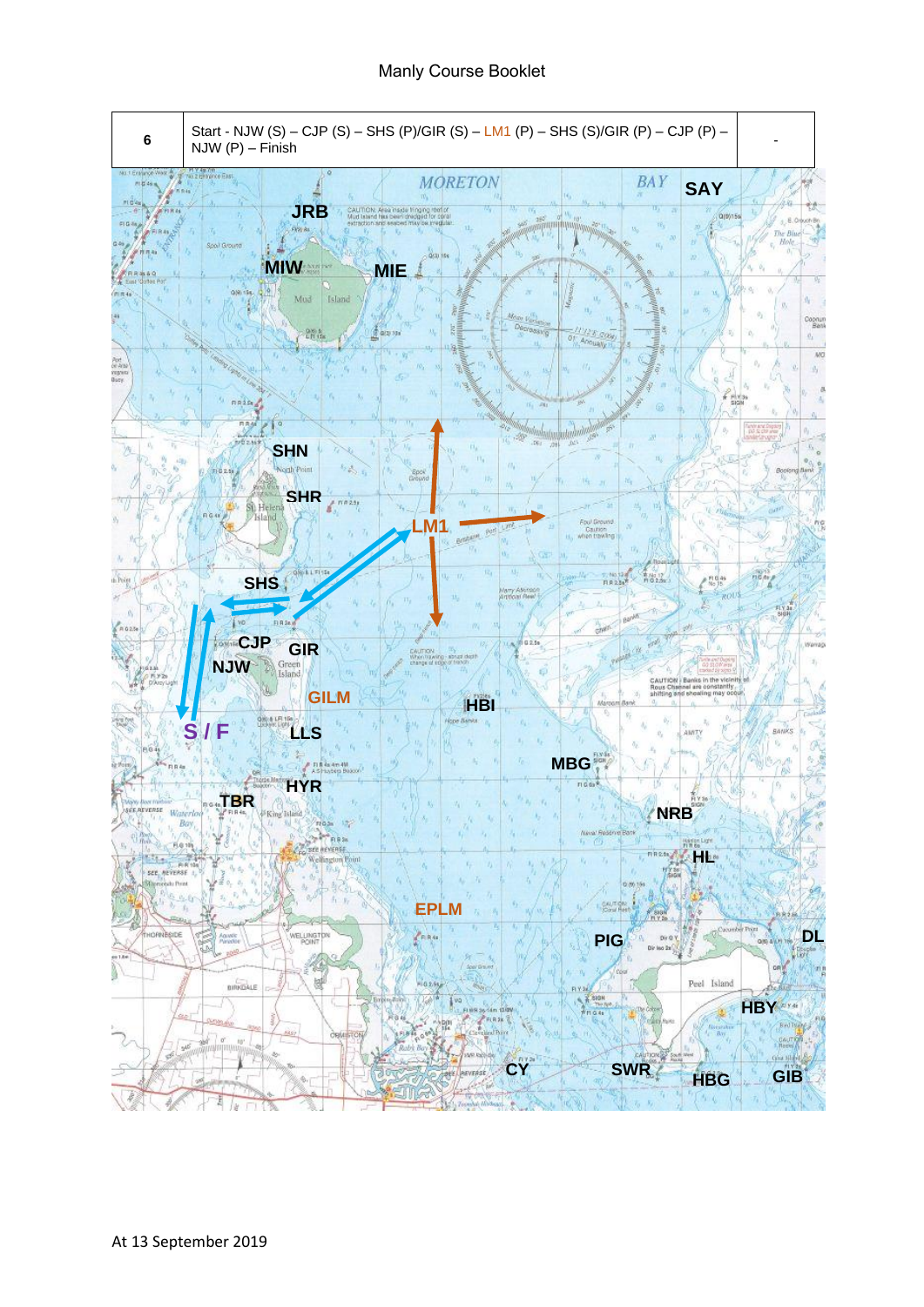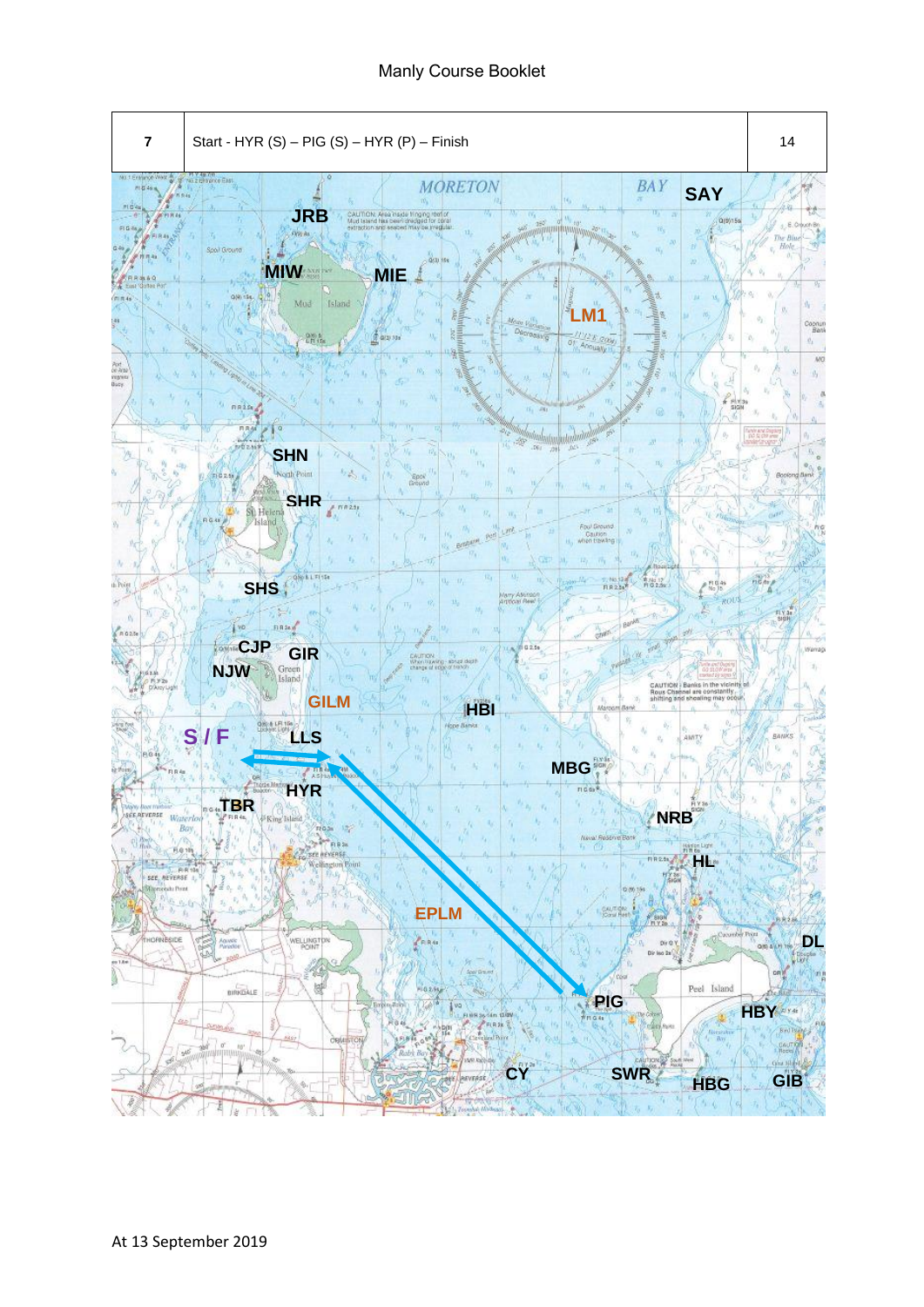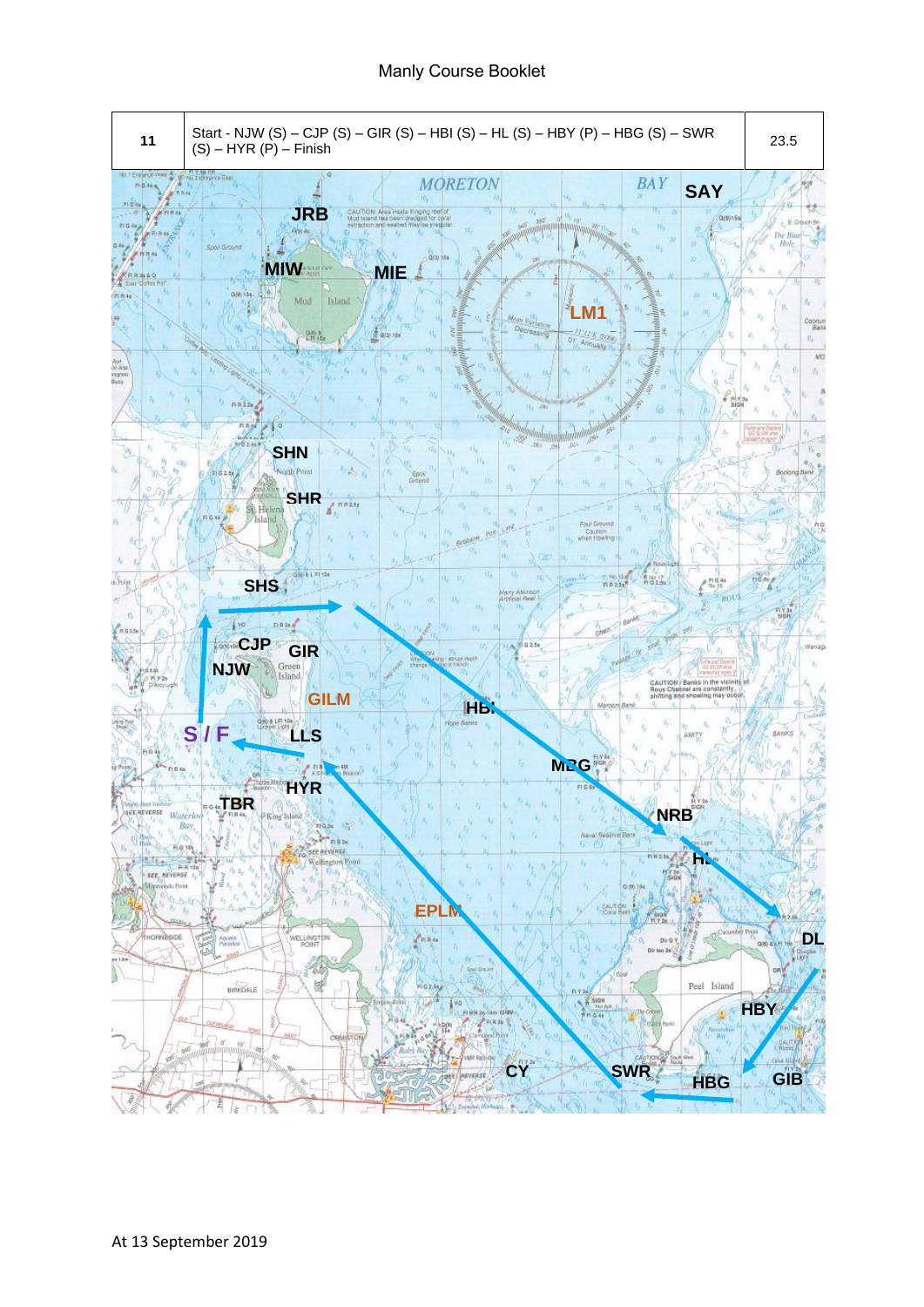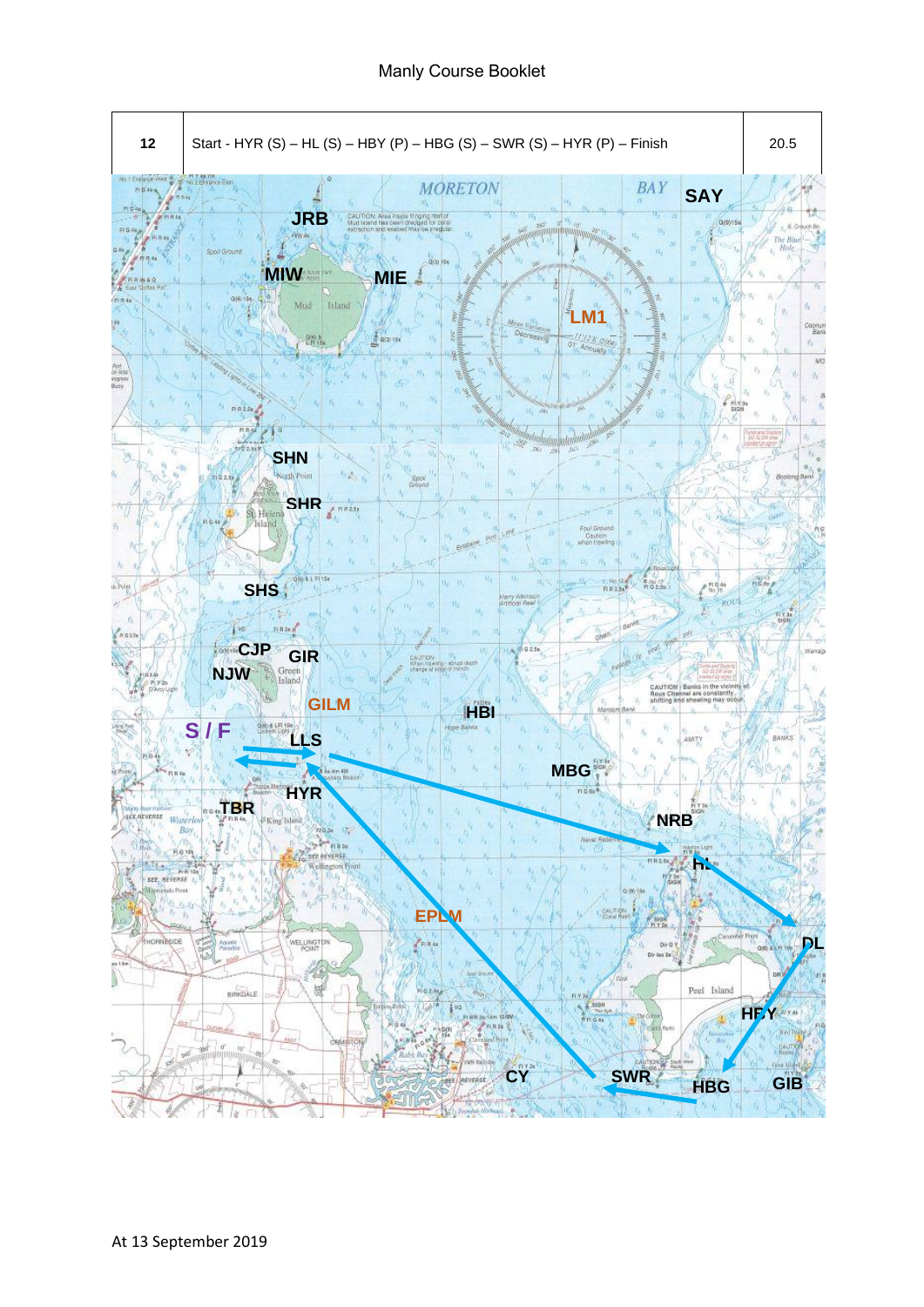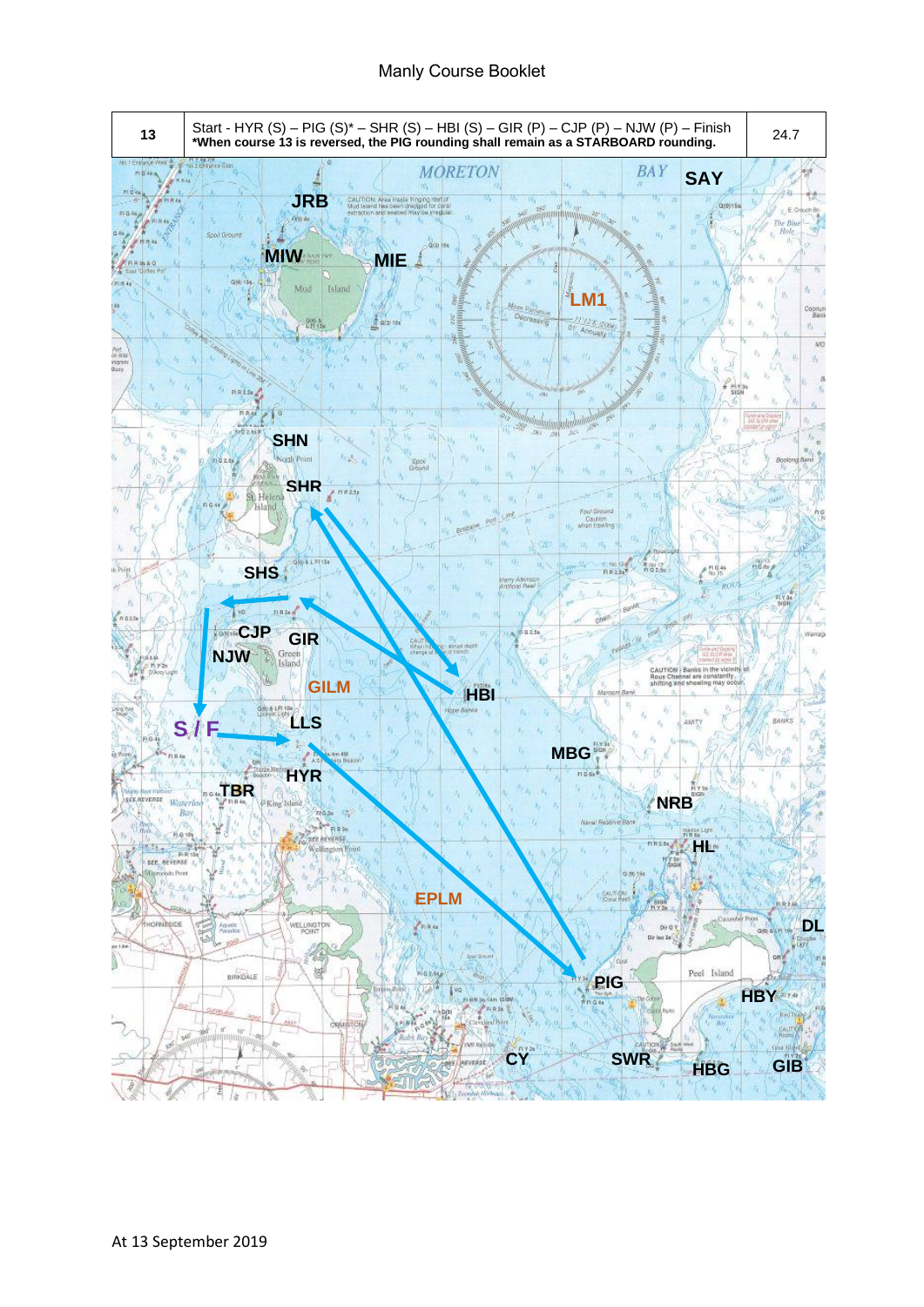### Manly Course Booklet

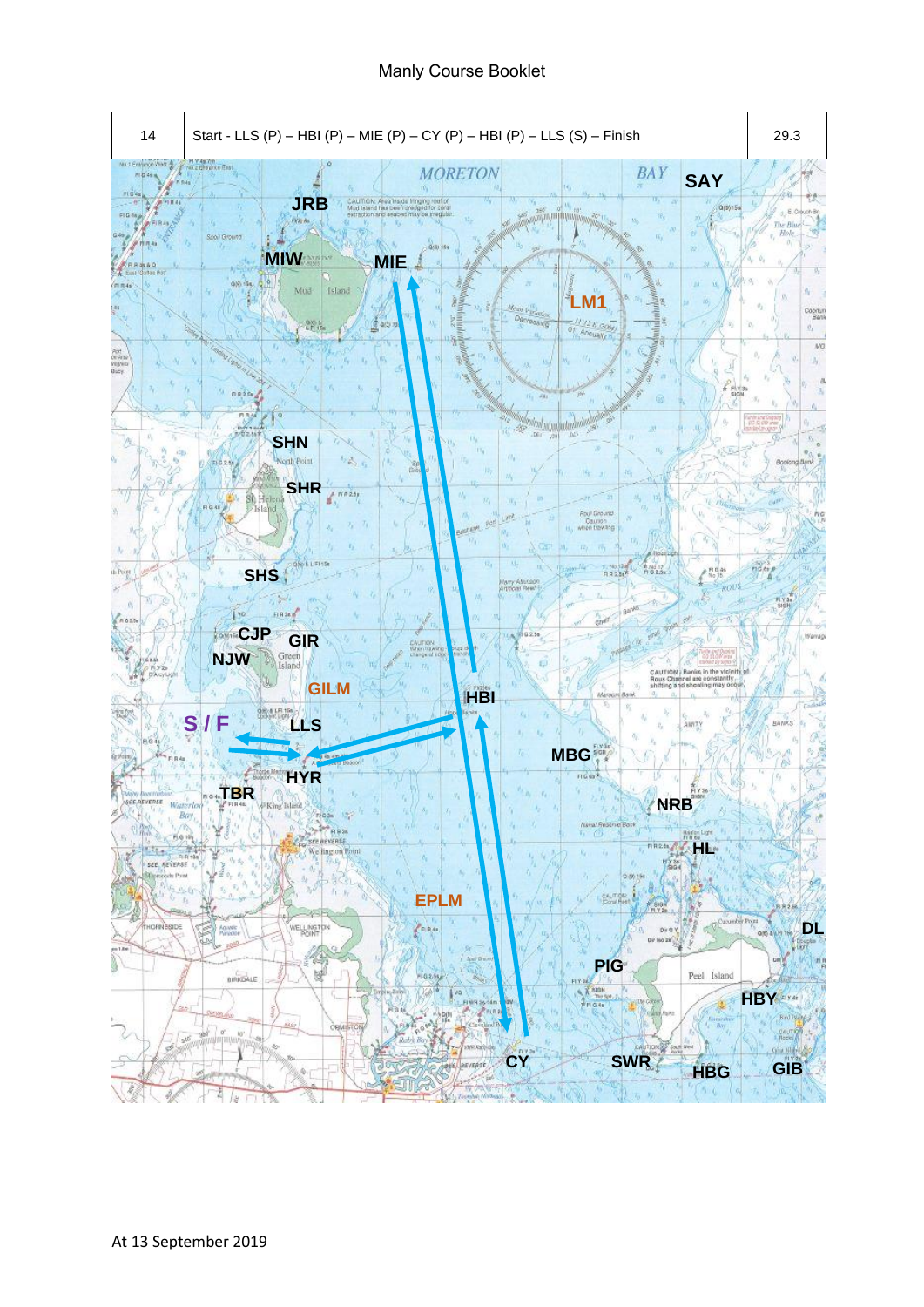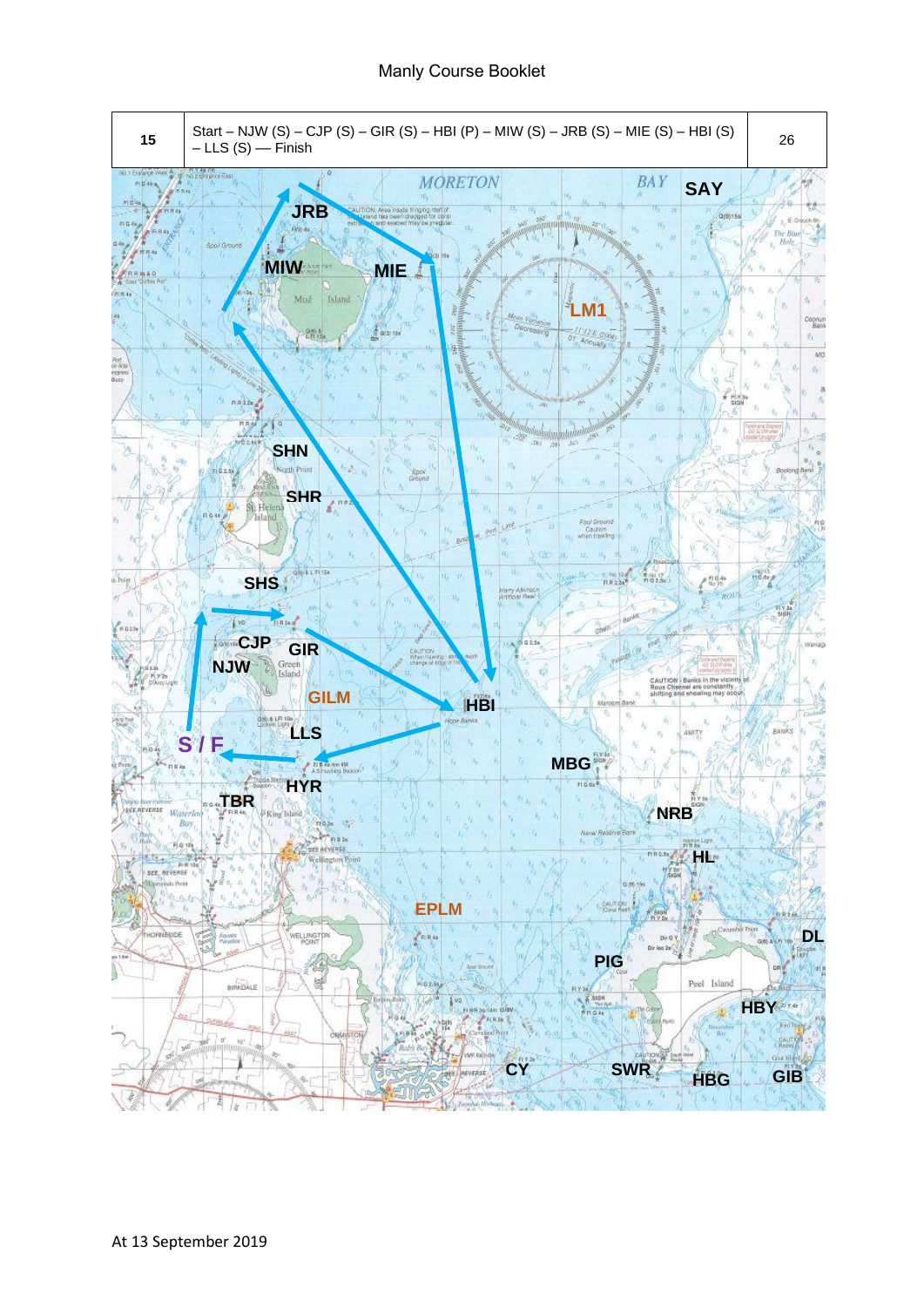Manly Course Booklet

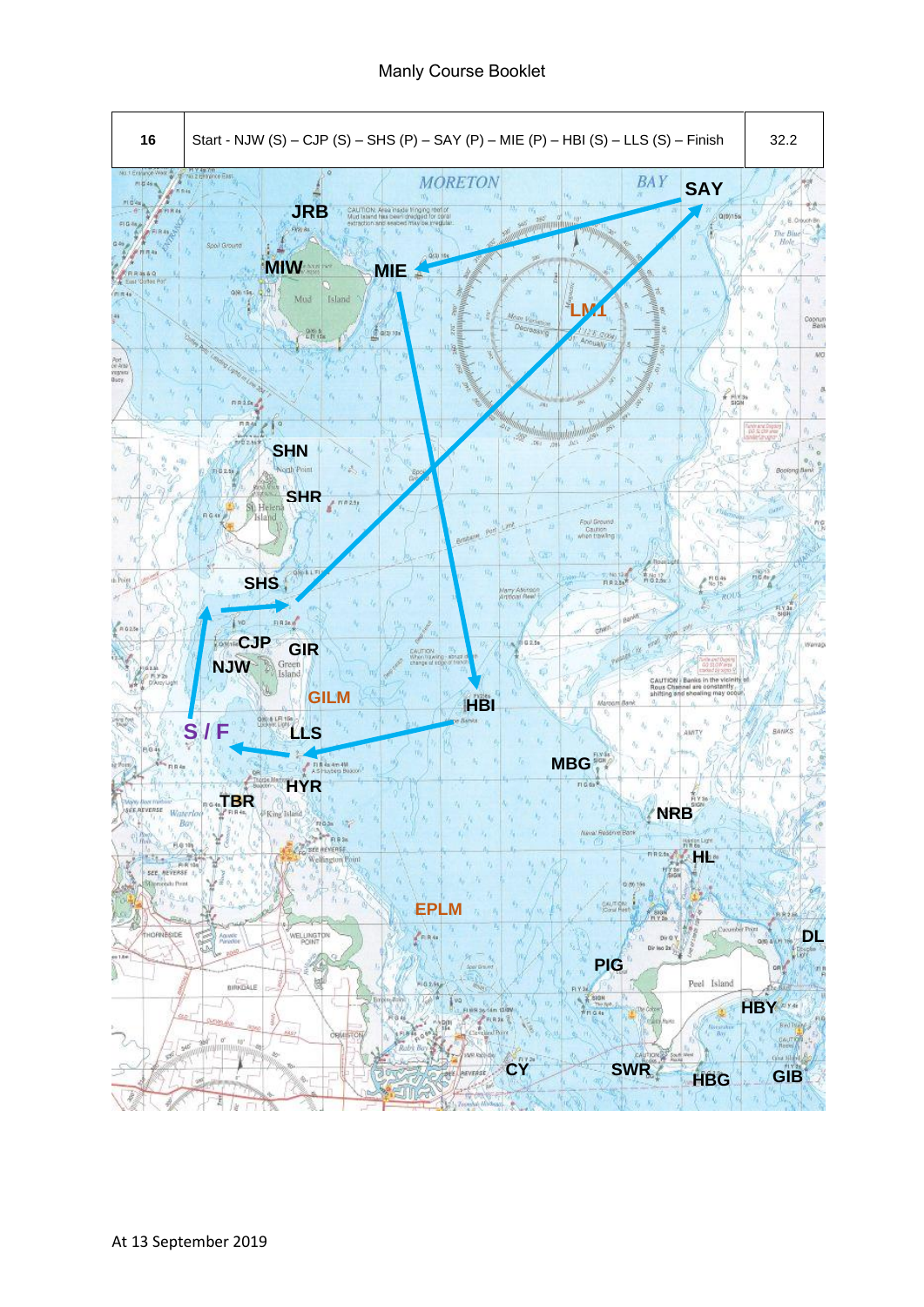Manly Course Booklet